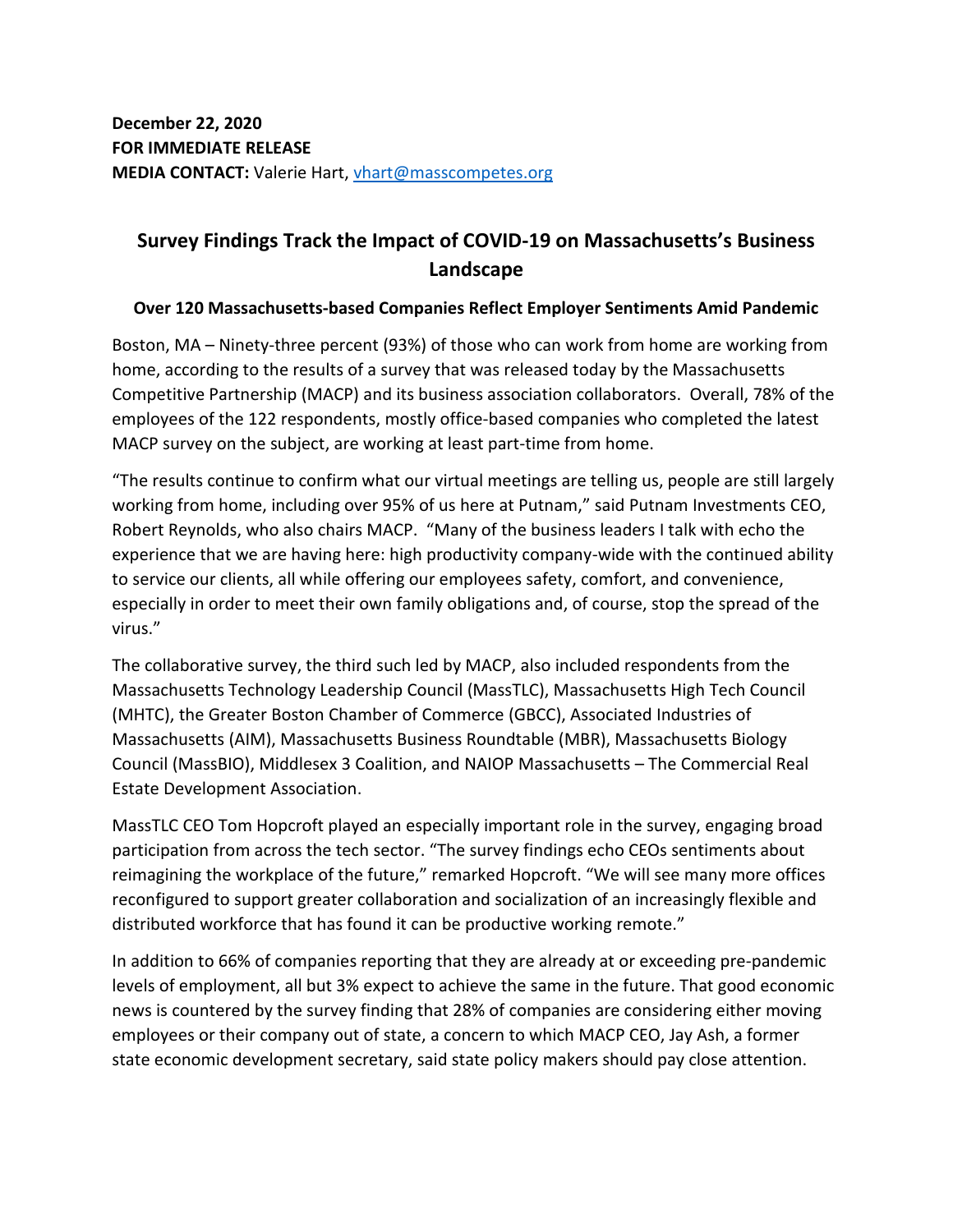"The pandemic has taught businesses that they can be as productive working remotely as they can being tethered to their workplace. This is going to put huge pressure on the state's ability to recover the jobs we've lost, as job growth and related investment can seemingly take place almost anywhere in the country or world, placing higher cost-of-doing business states, like Massachusetts, at a competitive disadvantage that policy makers will need to consider and work to overcome," said Ash.

In addition to companies considering out-of-state options, 38% of employers said they are considering reducing their office space footprint in Massachusetts, and 14% reported considering moving a portion of their urban office space to a more suburban location.

"This survey is critical for our industry and our economy," said Tamara Small, CEO of NAIOP Massachusetts, The Commercial Real Estate Development Association. "With over 80% of respondents expecting to be back in offices in some capacity next year, the findings show that employers recognize that there is tremendous value with the collaborative, in-person work environment that cannot always be replicated virtually."

# **Other key findings regarding work-from-home:**

- 93% of employees who *can* work from home are currently working from home.
- 52% of companies report that they are operating 100% remotely.
- 72% of the companies surveyed report that 90% or more of *all* their employees are currently working remotely.
- 90% of companies report over 50% of *all* employees are currently working from home.
- 51% of the workforce is estimated to continue to be working remotely at least part time even after a treatment for COVID-19 has been deployed, over three-times the number of employees than before the pandemic.
- 49% of employees are likely to be working remotely at least part time into July 2021, with 81% of employees anticipated to be working from the office, at least part of time, in 2022.

# **Factors Contributing to Return to Workplace Policies & Employee Productivity**

The survey confirms that there has been a cautious return to the workplace across all officebased sectors, with many companies extending their work from home policies well into 2021. There are many factors contributing to how and when employers will bring employees back. The top three factors are the availability of a treatment (78% of companies), a decline in reported infection rates (52% of companies), and, tying for third, employee sentiment and the availability of childcare options for kids, ranging from childcare to the opening of schools (38% of companies). For companies based in Boston or Cambridge, the availability and safety of public transportation also hit 39%.

"During the last 10 months the biomedical community has done a truly remarkable job to produce new diagnostic tests, medicines, and, most recently, effective vaccines for people with